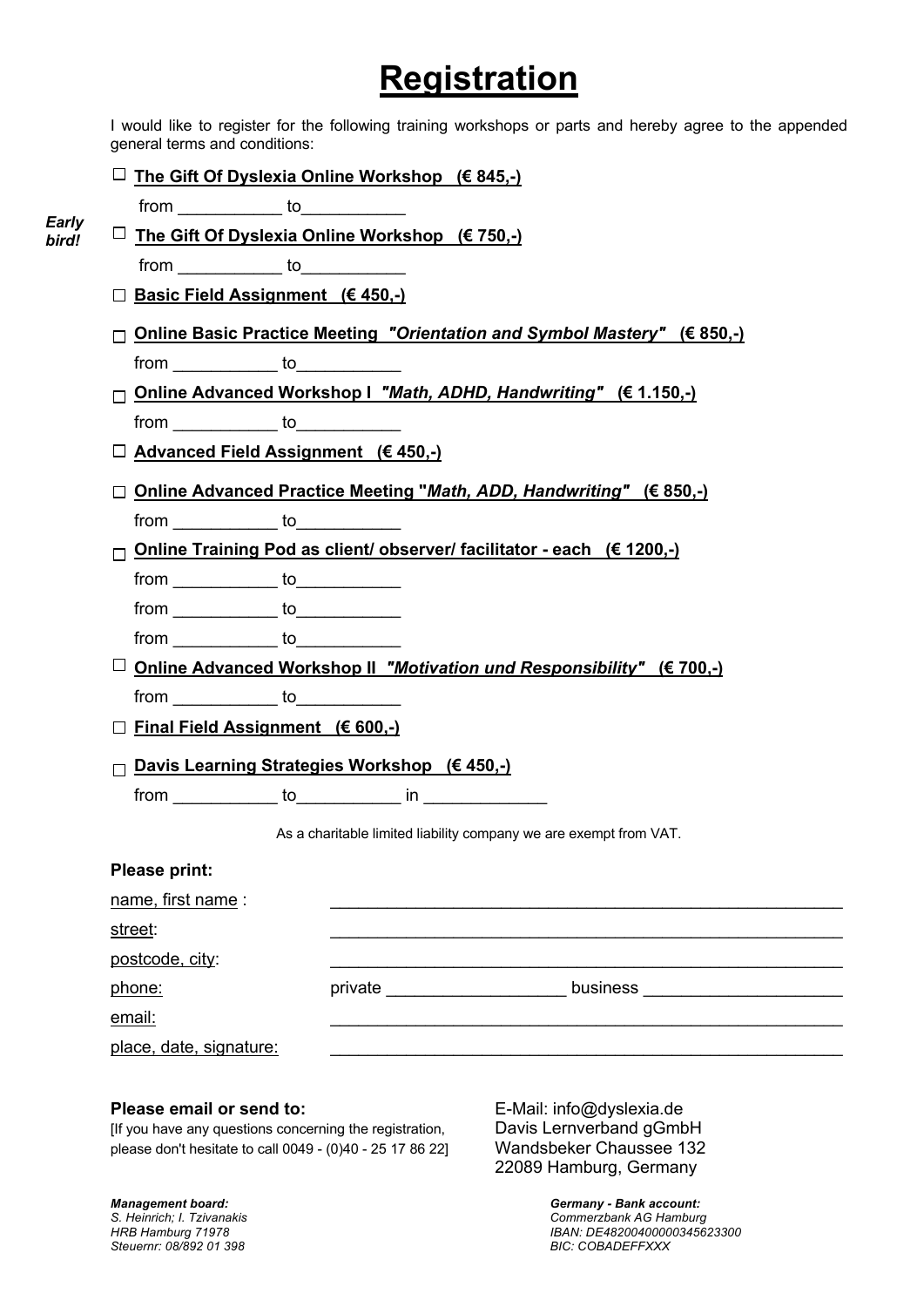# **GTC - General Terms and Conditions of Business of Davis Learning Association gGmbH**

For the sake of simplicity we use the masculine form to represent neutrality of gender; no discrimination is intended by this.

# **Validity:**

The GTC are valid for all training courses offered and provided by Davis Lernverband gGmbH, Wandsbeker Chaussee 132, 22089 Hamburg.

#### **Participation and registration:**

It is possible to register in writing by post or e-mail. There are no registration fees. You will receive written confirmation of registration.

Registrations are processed in the order in which they are received and the available places are allocated accordingly (Exception: prior reservations from previous training courses). Registrations can be considered only as long as there are available places remaining.

Registration for a course is binding and implies payment.

#### **Payment conditions:**

A deposit of a maximum of 10% is always due immediately on receipt of the invoice. The remaining costs of the training course in question, plus the costs for any incidental study material are due at the commencement of the course.

The participant undertakes to pay on time.

As a non-profit limited liability company under German law we are exempt from Value Added Tax.

#### **Discontinuance of an event / Cancellation:**

A course will run only if a minimum number of participants have registered. Even after the participants have received confirmation of registration, DLV reserves the right to cancel a particular training course, if there is an insufficient number of participants, if the lecturer has to withdraw at short notice due to illness or in the case of force majeure.

In the case of cancellation due to an insufficient number of participants, the participants who have registered will be informed of the failure of the course to run at the latest 2 weeks before the start of the event; in the case of withdrawal of the lecturer due to illness or of force majeure the participants will always be informed without delay.

Where a training course is cancelled by DLV any fees already paid will be refunded in full.

If an event which has already commenced is discontinued prematurely for reasons within the control of DLV, the participant may claim the pro rata refund of any fees already paid.

#### **Withdrawal:**

If you wish to withdraw from a course once you have registered, you must do so in writing by letter or e-mail.

If you withdraw more than 30 days before the commencement of the course, you must pay a processing fee of € 25 for the processing of the withdrawal and associated factors. If you withdraw less than 30 days before the commencement of the course, 30% of the course fee shall be payable, unless the participant decides to catch up the training course in question at a later date. In this case the amount already paid for this training course to a minimum of 30% of the whole sum shall remain with the DDA-D. The binding date for the period is the date of receipt by the DDA -D.

Where a participant withdraws from registration, it may be possible to put forward another person to replace him on the course. If this is successful, and the replacement person is accepted by DLV, only the processing fee of  $\epsilon$  25 shall be payable.

Legal provisions concerning extraordinary notice to terminate a contract shall remain unaffected thereby.

*S. Heinrich; I. Tzivanakis Commerzbank AG Hamburg HRB Hamburg 71978 IBAN: DE48200400000345623300*